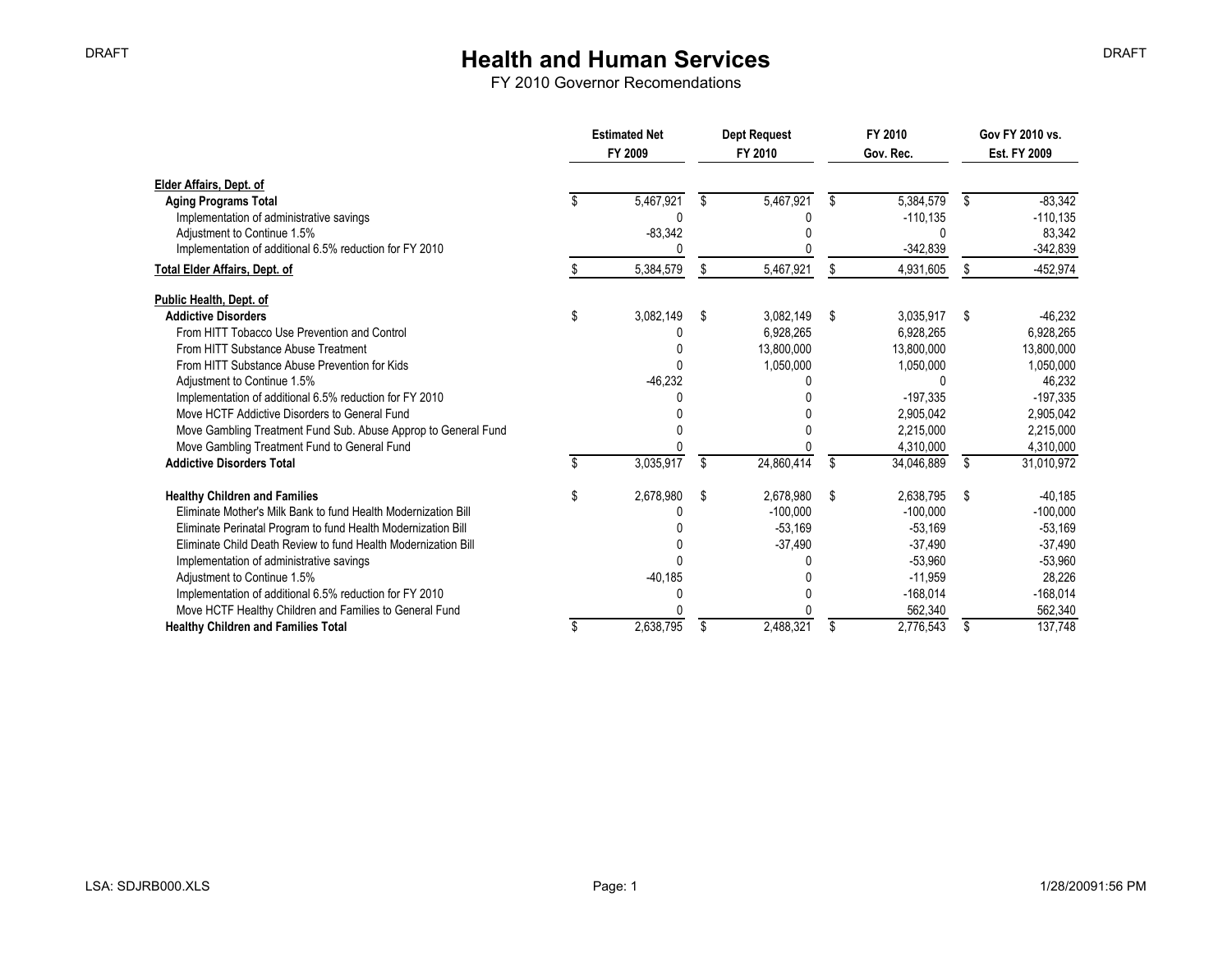|                                                                    | <b>Estimated Net</b><br>FY 2009 |                         | <b>Dept Request</b><br>FY 2010 |                          | FY 2010<br>Gov. Rec. |                         | Gov FY 2010 vs.<br>Est. FY 2009 |
|--------------------------------------------------------------------|---------------------------------|-------------------------|--------------------------------|--------------------------|----------------------|-------------------------|---------------------------------|
| <b>Chronic Conditions</b>                                          | \$<br>2,249,026                 | \$                      | 2,249,026                      | \$                       | 2,215,291            | \$                      | $-33,735$                       |
| From HITT PKU Assistance                                           | 0                               |                         | 100,000                        |                          | 100,000              |                         | 100,000                         |
| From HITT Iowa Stillbirth Evaluation Project                       | 0                               |                         | 26,000                         |                          | 26,000               |                         | 26,000                          |
| From HITT AIDS Drug Assistance Program                             | $\Omega$                        |                         | 275,000                        |                          | 275,000              |                         | 275,000                         |
| From HITT Epilepsy Education                                       | $\Omega$                        |                         | 100,000                        |                          | 100,000              |                         | 100,000                         |
| Consolidate Health Care Reform Funding                             | U                               |                         | 364,348                        |                          | 364,348              |                         | 364,348                         |
| Eliminate Stillbirth Eval. to fund Health Modernization Bill       | O                               |                         | $-26,000$                      |                          | $-26,000$            |                         | $-26,000$                       |
| Eliminate Epilepsy Ed. to fund Health Modernization Bill           | 0                               |                         | $-100,000$                     |                          | $-100,000$           |                         | $-100,000$                      |
| Implementation of administrative savings                           | $\mathbf{0}$                    |                         | 0                              |                          | $-52,639$            |                         | $-52,639$                       |
| Adjustment to Continue 1.5%                                        | $-33,735$                       |                         | $\mathbf{0}$                   |                          | $-46,111$            |                         | $-12,376$                       |
| Implementation of additional 6.5% reduction for FY 2010            | 0                               |                         | $\mathbf{0}$                   |                          | $-163,900$           |                         | $-163,900$                      |
| Move HCTF Chronic Conditions to General Fund                       | $\Omega$                        |                         | <sup>0</sup>                   |                          | 1,058,291            |                         | 1,058,291                       |
| <b>Chronic Conditions Total</b>                                    | \$<br>2,215,291                 | \$                      | 2,988,374                      | \$                       | 3,750,280            | $\overline{\$}$         | 1,534,989                       |
| <b>Community Capacity</b>                                          | \$<br>1,785,093                 | \$                      | 1,785,093                      | \$                       | 1,758,317            | Ŝ.                      | $-26,776$                       |
| From HITT Healthy Iowans 2010, Home Health, Health Nursing         | 0                               |                         | 1,157,482                      |                          | 1,157,482            |                         | 1,157,482                       |
| Consolidate Health Care Reform Funding                             | $\mathbf{0}$                    |                         | 1,391,786                      |                          | 1,391,786            |                         | 1,391,786                       |
| Eliminate Child Vision Screening to fund Health Modernization Bill | $\Omega$                        |                         | $-100,000$                     |                          | $-100,000$           |                         | $-100.000$                      |
| <b>Health Modernization Bill</b>                                   | $\mathbf{0}$                    |                         | 966,059                        |                          | 961,574              |                         | 961,574                         |
| Implementation of administrative savings                           | $\mathbf{0}$                    |                         | 0                              |                          | $-63,988$            |                         | $-63,988$                       |
| Adjustment to Continue 1.5%                                        | $-26,776$                       |                         | $\mathbf 0$                    |                          | $-55,946$            |                         | $-29,170$                       |
| Implementation of additional 6.5% reduction for FY 2010            | 0                               |                         | $\Omega$                       |                          | $-199,240$           |                         | $-199,240$                      |
| Move HCTF Community Capacity to General Fund                       | 0                               |                         | 0                              |                          | 2,236,666            |                         | 2,236,666                       |
| <b>Community Capacity Total</b>                                    | \$<br>1,758,317                 | \$                      | 5,200,420                      | Ŝ.                       | 7,086,651            | \$                      | 5,328,334                       |
| <b>Elderly Wellness</b>                                            | \$<br>9,233,985                 | \$                      | 9,233,985                      | \$                       | 9,095,475            | \$                      | $-138,510$                      |
| Adjustment to Continue 1.5%                                        | $-138,510$                      |                         | 0                              |                          | $\mathbf{0}$         |                         | 138,510                         |
| Implementation of additional 6.5% reduction for FY 2010            | 0                               |                         | $\mathbf{0}$                   |                          | $-591,206$           |                         | $-591,206$                      |
| <b>Elderly Wellness Total</b>                                      | \$<br>9,095,475                 | $\overline{\mathbf{s}}$ | 9,233,985                      | $\overline{\mathcal{S}}$ | 8,504,269            | $\overline{\mathbb{S}}$ | $-591,206$                      |
| <b>Environmental Hazards</b>                                       | \$<br>748,024                   | \$                      | 748,024                        | \$                       | 736,804              | \$                      | $-11,220$                       |
| From HITT Environmental Epidemiology                               | 0                               |                         | 288,770                        |                          | 288,770              |                         | 288,770                         |
| From HITT Childhood Lead Poisoning Prevention                      | $\mathbf{0}$                    |                         | 76,388                         |                          | 76,388               |                         | 76,388                          |
| Implementation of administrative savings                           | $-11,220$                       |                         | 0                              |                          | $-3,847$             |                         | 7,373                           |
| Implementation of additional 6.5% reduction for FY 2010            | 0                               |                         | $\mathbf{0}$                   |                          | $-46,913$            |                         | $-46,913$                       |
| <b>Environmental Hazards Total</b>                                 | \$<br>736,804                   | \$                      | 748,024                        | $\overline{\$}$          | 1,051,202            | $\overline{\$}$         | 314,398                         |
| <b>Infectious Diseases</b>                                         | \$<br>1,868,286                 | \$                      | 1,868,286                      | \$                       | 1,840,262            | \$                      | $-28,024$                       |
| Implementation of administrative savings                           | $-28,024$                       |                         | 0                              |                          | $-9,607$             |                         | 18,417                          |
| Implementation of additional 6.5% reduction for FY 2010            | 0                               |                         | 0                              |                          | $-117,171$           |                         | $-117,171$                      |
| <b>Infectious Diseases Total</b>                                   | \$<br>1,840,262                 | \$                      | 1,868,286                      | \$                       | 1,713,484            | \$                      | $-126,778$                      |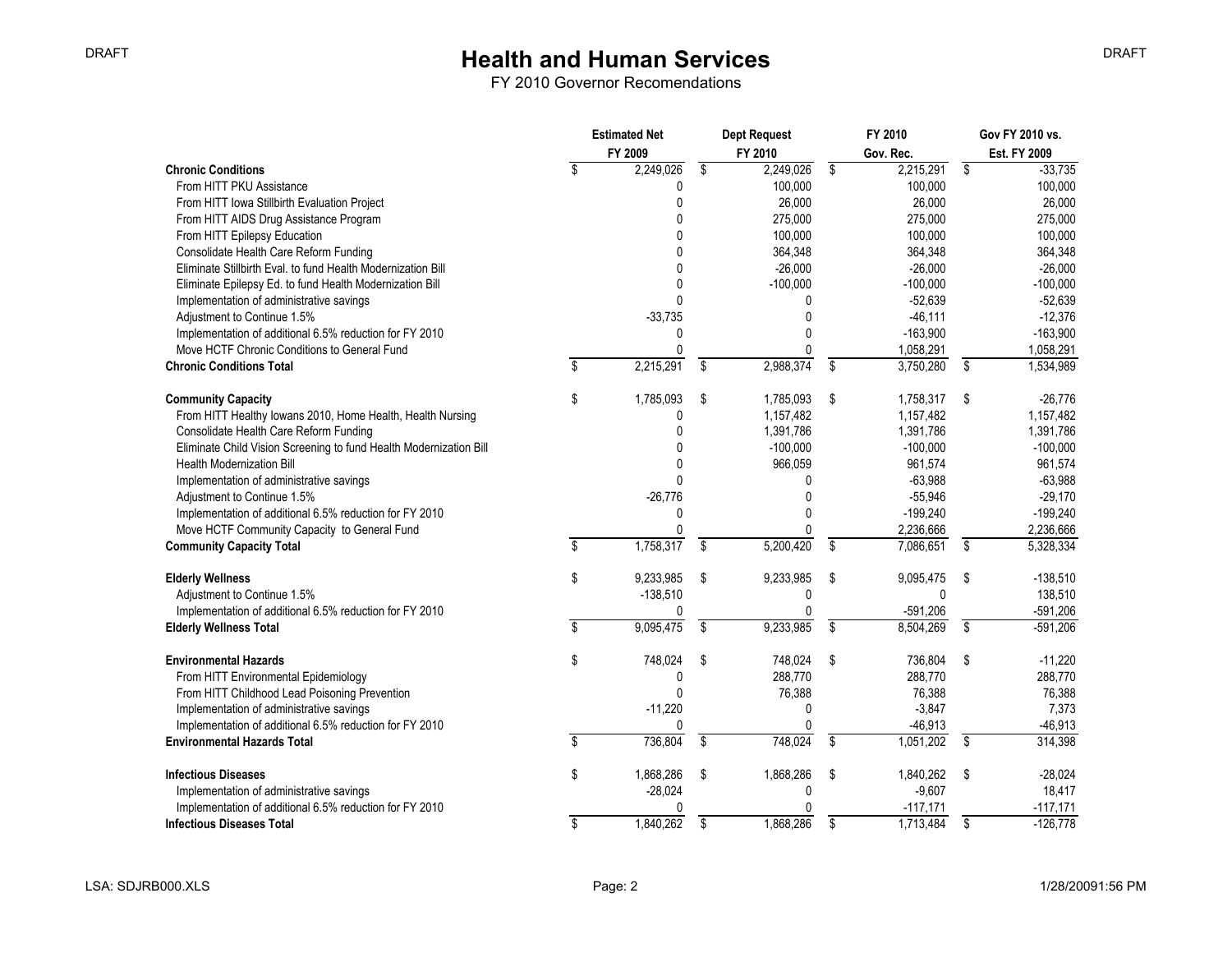|                                                                     | <b>Estimated Net</b> |    | <b>Dept Request</b> |    | FY 2010    |              | Gov FY 2010 vs. |  |
|---------------------------------------------------------------------|----------------------|----|---------------------|----|------------|--------------|-----------------|--|
|                                                                     | FY 2009              |    | FY 2010             |    | Gov. Rec.  | Est. FY 2009 |                 |  |
| <b>Public Protection</b>                                            | 3,228,677            |    | 3,228,677           |    | 3,180,247  |              | $-48,430$       |  |
| From HITT Emergency Medical Services                                |                      |    | 387,320             |    | 387,320    |              | 387,320         |  |
| From HITT State Poison Control Center                               |                      |    | 600,000             |    | 600,000    |              | 600,000         |  |
| Eliminate Plumbing Board Start up to fund Health Modernization Bill |                      |    | $-200,000$          |    | $-200,000$ |              | $-200,000$      |  |
| Implementation of administrative savings                            | $-48,430$            |    |                     |    | $-16,602$  |              | 31,828          |  |
| Implementation of additional 6.5% reduction for FY 2010             |                      |    |                     |    | $-202,489$ |              | $-202,489$      |  |
| <b>Public Protection Total</b>                                      | 3,180,247            | S. | 4,015,997           | \$ | 3,748,476  | \$           | 568,229         |  |
| <b>Resource Management</b>                                          | \$<br>1,237,589      | S  | 1,237,589           | S  | 1,219,025  | \$           | $-18,564$       |  |
| Implementation of administrative savings                            |                      |    |                     |    | $-24,927$  |              | $-24,927$       |  |
| Adjustment to Continue 1.5%                                         | $-18,564$            |    |                     |    |            |              | 18,564          |  |
| Implementation of additional 6.5% reduction for FY 2010             |                      |    |                     |    | $-77,616$  |              | $-77,616$       |  |
| <b>Resource Management Total</b>                                    | 1,219,025            | \$ | 1,237,589           | \$ | 1,116,482  | S            | $-102,543$      |  |
| <b>Health Reform Budget Units Consolidated</b>                      |                      |    |                     |    |            |              |                 |  |
| <b>Prevention and Chronic Care Management</b>                       | 192,093              | S  |                     | \$ |            | \$           | $-192,093$      |  |
| <b>Medical Home System</b>                                          | 166,790              |    |                     |    |            |              | $-166,790$      |  |
| <b>Healthy Communities Initiative</b>                               | 892,941              |    |                     |    |            |              | $-892,941$      |  |
| Governor's Council on Physical Fitness and Nutrition                | 110,418              |    |                     |    |            |              | $-110,418$      |  |
| <b>Iowa Health Information Technology System</b>                    | 191,995              |    |                     |    |            |              | -191,995        |  |
| <b>Health Care Access</b>                                           | 175,555              |    |                     |    |            |              | $-175,555$      |  |
| Health Reform Budget Units Consolidated Total                       | 1,729,792            | \$ | <sup>n</sup>        |    |            | \$           | $-1,729,792$    |  |
| Total Public Health, Dept. of                                       | 27,449,925           |    | 52,641,410          |    | 63,794,276 | ß.           | 36,344,351      |  |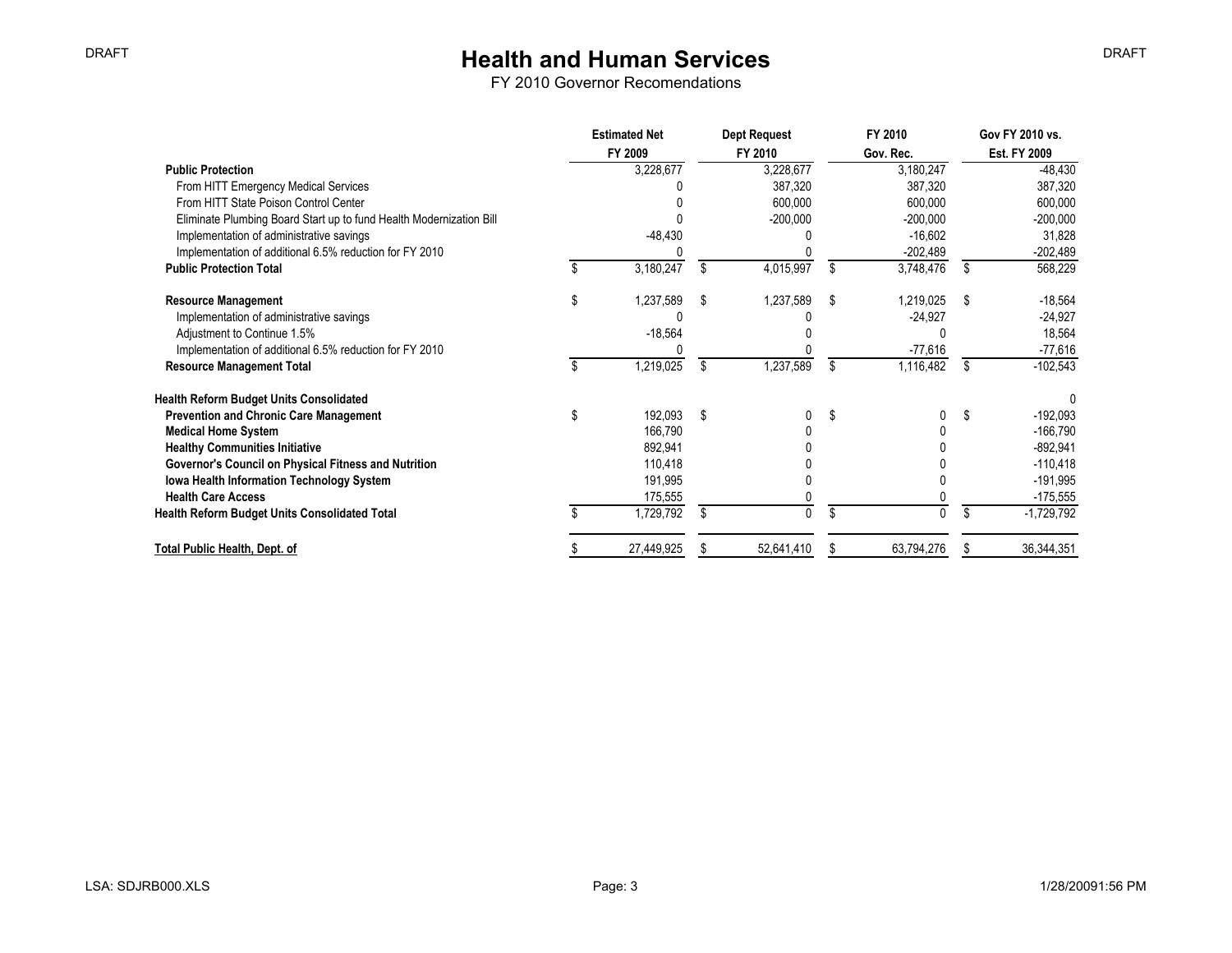|                                                         | <b>Estimated Net</b><br>FY 2009 |   | <b>Dept Request</b><br>FY 2010 |   | FY 2010<br>Gov. Rec. |      | Gov FY 2010 vs.<br>Est. FY 2009 |  |
|---------------------------------------------------------|---------------------------------|---|--------------------------------|---|----------------------|------|---------------------------------|--|
| Human Services, Dept. of                                |                                 |   |                                |   |                      |      |                                 |  |
| <b>Economic Assistance</b>                              |                                 |   |                                |   |                      |      |                                 |  |
| <b>Family Investment Program/JOBS</b>                   | \$<br>42,701,422                | S | 42,701,422                     | S | 42,060,901           | \$   | $-640,521$                      |  |
| Reduced Funding due to Declining Caseload               |                                 |   | $-6,000,000$                   |   | $-3,600,000$         |      | $-3,600,000$                    |  |
| Eliminate EBT Retail Fee                                |                                 |   | $-690,726$                     |   | $-690,726$           |      | $-690,726$                      |  |
| Adjustment to Continue 1.5%                             | $-640.521$                      |   |                                |   |                      |      | 640.521                         |  |
| Implementation of additional 6.5% reduction for FY 2010 |                                 |   |                                |   | $-2,733,959$         |      | $-2,733,959$                    |  |
| <b>Family Investment Program/JOBS Total</b>             | 42,060,901                      |   | 36,010,696                     |   | 35,036,216           |      | $-7,024,685$                    |  |
| <b>Child Support Recoveries Total</b>                   | 15,632,714                      | S | 15,632,714                     | S | 15.397.334           | - \$ | $-235,380$                      |  |
| Implementation of administrative savings                |                                 |   |                                |   | $-314,873$           |      | $-314,873$                      |  |
| Adjustment to Continue 1.5%                             | $-235,380$                      |   |                                |   |                      |      | 235,380                         |  |
| Implementation of additional 6.5% reduction for FY 2010 |                                 |   |                                |   | $-980,360$           |      | $-980,360$                      |  |
|                                                         | 15,397,334                      |   | 15,632,714                     |   | 14,102,101           |      | $-1,295,233$                    |  |
| <b>Economic Assistance Total</b>                        | 57,458,235                      |   | 51,643,410                     |   | 49,138,317           |      | $-8,319,918$                    |  |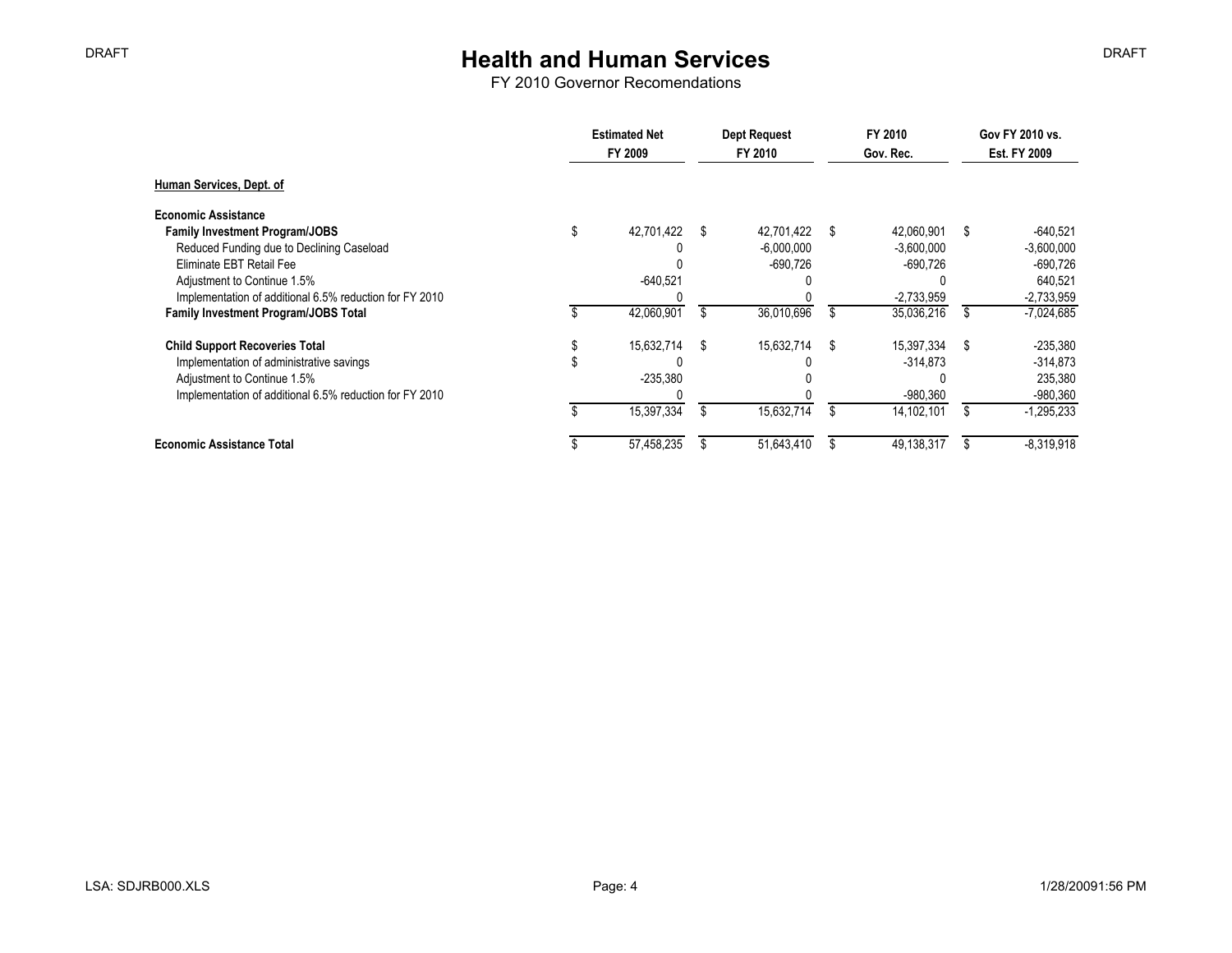|                                                         | <b>Estimated Net</b> |              | <b>Dept Request</b> |    | FY 2010       |     | Gov FY 2010 vs. |  |
|---------------------------------------------------------|----------------------|--------------|---------------------|----|---------------|-----|-----------------|--|
|                                                         |                      | FY 2009      | FY 2010             |    | Gov. Rec.     |     | Est. FY 2009    |  |
| <b>Medical Services</b>                                 |                      |              |                     |    |               |     |                 |  |
| <b>Medical Assistance</b>                               | \$                   | 655,129,269  | \$<br>655,129,269   | S. | 645,302,330   | -\$ | $-9,826,939$    |  |
| Fund Supplemental from FY 2009 in FY 2010               |                      | 0            | 18,516,150          |    | 18,516,150    |     | 18,516,150      |  |
| <b>Increased Utilization</b>                            |                      | 0            | 16,946,624          |    | 16,946,624    |     | 16,946,624      |  |
| <b>Increased Growth</b>                                 |                      | 0            | 12,125,069          |    | 12,125,069    |     | 12,125,069      |  |
| Replace MHI Funding from lowaCare Fund Phase-out        |                      | N            | 9,000,000           |    | 9,000,000     |     | 9,000,000       |  |
| Increased Medicare Part D Claw back Payments            |                      |              | 7,060,003           |    | 7,060,000     |     | 7,060,000       |  |
| HCBS Waiver Annualization and Buy down                  |                      |              | 6,038,070           |    | 6,038,070     |     | 6,038,070       |  |
| <b>Nursing Facility Rebase</b>                          |                      |              | 5,623,541           |    | $\Omega$      |     | <sup>0</sup>    |  |
| Restore Carryforward Funds from FY 2008                 |                      |              | 3,819,318           |    | 3,819,318     |     | 3,819,318       |  |
| Increased Mental Health Services                        |                      |              | 2,296,164           |    | 2,296,164     |     | 2,296,164       |  |
| Annualization of Hospital Rebase                        |                      |              | 1,833,333           |    | $\Omega$      |     | $\Omega$        |  |
| Increase in Targeted Case Management                    |                      |              | 988,923             |    | 988,923       |     | 988,923         |  |
| General Program Increases                               |                      |              | 1,343,144           |    | 1,343,144     |     | 1,343,144       |  |
| Eliminate DMIE Funding for FY 2008 and FY 2009          |                      |              | $-2,287,044$        |    |               |     |                 |  |
| Include Behavioral Health Drugs on PDL                  |                      | U            | $-1,750,000$        |    |               |     |                 |  |
| Savings from Correct Coding Initiative                  |                      | 0            | $-1,000,000$        |    |               |     |                 |  |
| <b>FMAP Adjustment</b>                                  |                      | N            | $-5,930,700$        |    | $-5,930,700$  |     | $-5,930,700$    |  |
| Recovery of Magellan funds                              |                      |              | N                   |    | $-2,100,000$  |     | $-2,100,000$    |  |
| Revision to Match Medicaid Workgroup                    |                      |              | 0                   |    | 10,159,679    |     | 10,159,679      |  |
| Replace Senior Living Trust Fund appropriation dollars  |                      |              | 0                   |    | 94,968,712    |     | 94,968,712      |  |
| Move Health Care Trust Fund to General Fund             |                      |              | 0                   |    | 104,506,424   |     | 104,506,424     |  |
| Adjustment to Continue 1.5%                             |                      | $-9,826,939$ | U                   |    | $\Omega$      |     | 9,826,939       |  |
| Implementation of additional 6.5% reduction for FY 2010 |                      | 0            | N                   |    | $-41,944,652$ |     | $-41,944,652$   |  |
| <b>Medical Assistance Total</b>                         | \$                   | 645,302,330  | \$<br>729,751,864   | \$ | 883,095,255   | \$  | 237,792,925     |  |
| <b>Medical Contracts</b>                                | \$                   | 14,165,550   | \$<br>14,165,550    | \$ | 13,953,067    | \$  | $-212,483$      |  |
| <b>IME Contract Reprocurement</b>                       |                      | 0            | 16,668              |    | 16,668        |     | 16,668          |  |
| <b>MMIS Vendor Procurement</b>                          |                      | <sup>0</sup> | 500,000             |    | 500,000       |     | 500,000         |  |
| <b>Contract Inflation</b>                               |                      |              | 597,771             |    | 174,093       |     | 174,093         |  |
| General Inflation                                       |                      |              | 22,419              |    | $\Omega$      |     | $\Omega$        |  |
| HIPPA Upgrade                                           |                      |              | 340,000             |    | 340,000       |     | 340,000         |  |
| <b>Electronic Attachment Activity</b>                   |                      |              | 268,000             |    | 268,000       |     | 268,000         |  |
| Targeted Case Management through DPH                    |                      | U            | 434,293             |    | 0             |     | <sup>0</sup>    |  |
| Adjustment to Continue 1.5%                             |                      | $-212,483$   | 0                   |    | $\Omega$      |     | 212,483         |  |
| Implementation of additional 6.5% reduction for FY 2010 |                      | U            | U                   |    | $-906,949$    |     | $-906,949$      |  |
| <b>Medical Contracts Total</b>                          | \$                   | 13,953,067   | \$<br>16,344,701    | \$ | 14,344,879    | \$  | 391,812         |  |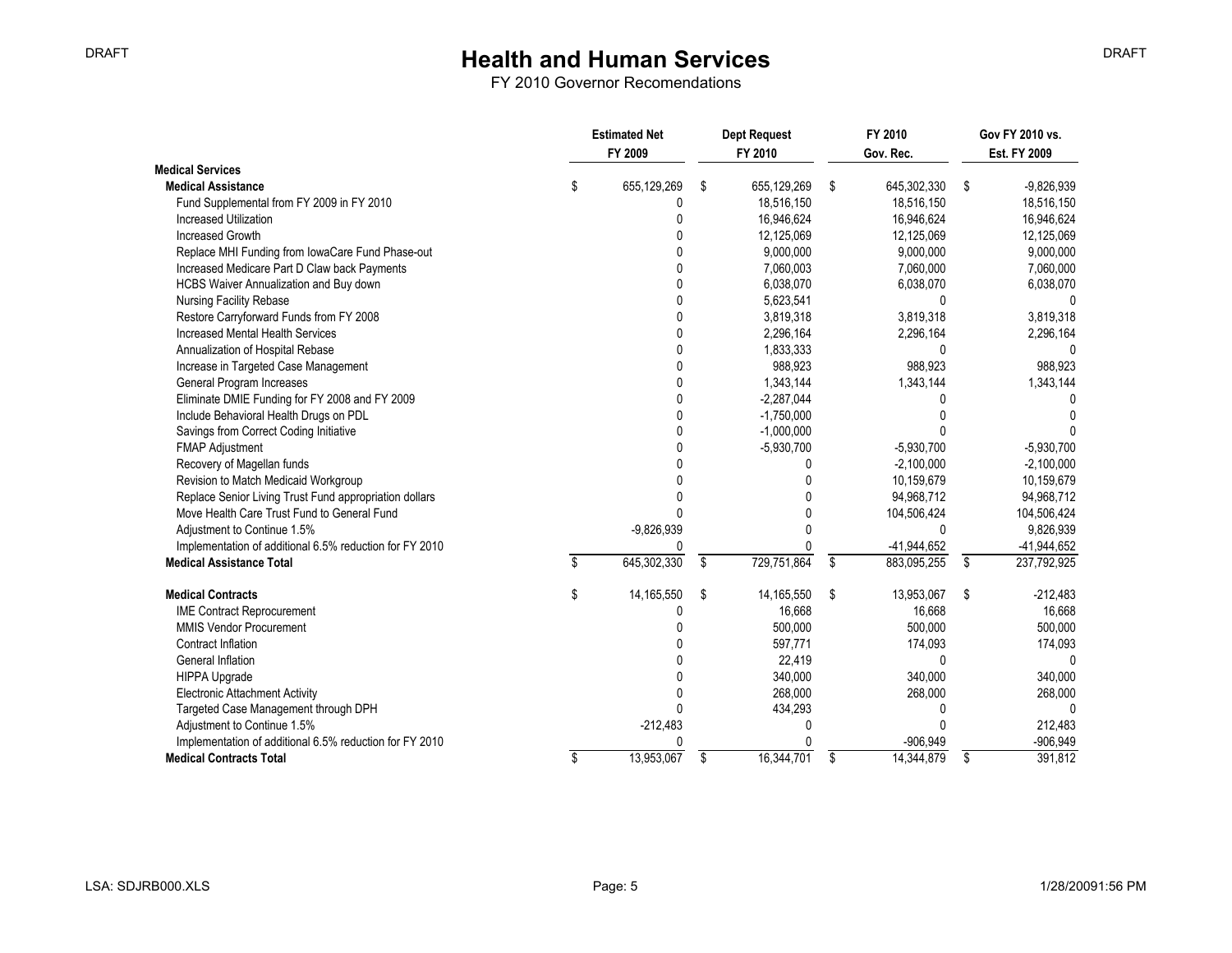|                                                                                                                        | <b>Estimated Net</b><br>FY 2009 |    | <b>Dept Request</b><br>FY 2010     |    | FY 2010<br>Gov. Rec.               |                 | Gov FY 2010 vs.<br>Est. FY 2009    |  |
|------------------------------------------------------------------------------------------------------------------------|---------------------------------|----|------------------------------------|----|------------------------------------|-----------------|------------------------------------|--|
| State Children's Health Ins. (hawk-i)<br>Maintain Services and Replace Carryforward<br>Fund an additional 780 children | \$<br>13,868,885<br>0<br>U      | \$ | 13,868,885<br>7,803,842<br>276,850 | \$ | 13,660,852<br>7.803.842<br>276.850 | -\$             | $-208,033$<br>7,803,842<br>276,850 |  |
| Continue Outreach Through DPH                                                                                          |                                 |    | 128,950                            |    | 128,950                            |                 | 128,950                            |  |
| Continue Expanded Outreach Efforts<br>Reduction Due to Available hawk-i Trust Fund Dollars                             |                                 |    | 90,050<br>$-2,500,000$             |    | 90,050<br>$-2,500,000$             |                 | 90,050<br>$-2,500,000$             |  |
| <b>FMAP Adjustment</b>                                                                                                 |                                 |    | $-234,282$                         |    | $-234,282$                         |                 | $-234,282$                         |  |
| Revised projections and carryforward amounts                                                                           | $\Omega$                        |    |                                    |    | $-2,965,410$                       |                 | $-2,965,410$                       |  |
| Adjustment to Continue 1.5%                                                                                            | $-208,033$                      |    | $\Omega$                           |    | $\Omega$                           |                 | 208,033                            |  |
| Implementation of additional 6.5% reduction for FY 2010                                                                | Ŋ                               |    |                                    |    | $-887,955$                         |                 | $-887,955$                         |  |
| State Children's Health Ins. (hawk-i) Total                                                                            | 13,660,852                      | \$ | 19,434,295                         | Ŝ. | 15,372,897                         | \$              | 1,712,045                          |  |
| Medical Assistance, Hawk-i, Hawk-i Expansion                                                                           | \$<br>4,800,000                 | S  | 4.800.000                          | \$ | 4,728,000                          | Ŝ.              | $-72,000$                          |  |
| Increased Growth per FY 09 SF 2425 in FY 2010                                                                          | $\mathbf{0}$                    |    | 10,000,000                         |    | 0                                  |                 | $\Omega$                           |  |
| Adjustment to Continue 1.5%                                                                                            | $-72,000$<br>0                  |    | 0<br>$\Omega$                      |    | $\Omega$<br>$-307,320$             |                 | 72,000<br>$-307,320$               |  |
| Implementation of additional 6.5% reduction for FY 2010<br>Medical Assistance, Hawk-i, Hawk-i Expansion Total          | \$<br>4,728,000                 | \$ | 14,800,000                         | Ŝ. | 4,420,680                          | \$              | $-307,320$                         |  |
| <b>State Supplementary Assistance</b>                                                                                  | \$<br>18,611,385                | \$ | 18,611,385                         | Ŝ. | 18,332,214                         | Ŝ.              | $-279,171$                         |  |
| Replace HITT Funding                                                                                                   | $\mathbf{0}$                    |    | 182,381                            |    | 182,381                            |                 | 182,381                            |  |
| Adjustment to Continue 1.5%                                                                                            | $-279,171$                      |    | 0                                  |    | $\mathbf{0}$                       |                 | 279,171                            |  |
| Implementation of additional 6.5% reduction for FY 2010                                                                | 0                               |    | 0                                  |    | $-1191594$                         |                 | $-1,191,594$                       |  |
| <b>State Supplementary Assistance Total</b>                                                                            | \$<br>18,332,214                | \$ | 18,793,766                         | \$ | 17,323,001                         | $\overline{\$}$ | $-1,009,213$                       |  |
| <b>Health Insurance Premium Payment</b>                                                                                | \$<br>591,752                   | \$ | 591,752                            | \$ | 582,846                            | Ŝ.              | $-8,906$                           |  |
| Implementation of administrative savings                                                                               | 0                               |    | 0                                  |    | $-11,922$                          |                 | $-11,922$                          |  |
| Adjustment to Continue 1.5%<br>Implementation of additional 6.5% reduction for FY 2010                                 | $-8,906$<br>0                   |    | $\Omega$                           |    | $\Omega$<br>$-37,110$              |                 | 8,906<br>$-37,110$                 |  |
| Health Insurance Premium Payment Total                                                                                 | \$<br>582,846                   | \$ | 591,752                            | Ŝ. | 533.814                            | \$              | $-49.032$                          |  |
| <b>Family Planning</b>                                                                                                 | \$<br>750,000                   | \$ | 750,000                            | \$ | 738,750                            | \$              | $-11,250$                          |  |
| Adjustment to Continue 1.5%                                                                                            | $-11,250$                       |    | 0                                  |    | $\mathbf{0}$                       |                 | 11,250                             |  |
| Implementation of additional 6.5% reduction for FY 2010                                                                | 0                               |    |                                    |    | $-48,019$                          |                 | $-48,019$                          |  |
| <b>Family Planning Total</b>                                                                                           | \$<br>738,750                   | \$ | 750,000                            | Ŝ. | 690.731                            | \$              | $-48,019$                          |  |
| <b>Pregnancy Counseling</b>                                                                                            | \$<br>200,000                   | \$ | 200,000                            | \$ | 197,000                            | Ŝ.              | $-3,000$                           |  |
| Adjustment to Continue 1.5%                                                                                            | $-3,000$                        |    | $\Omega$                           |    | $\mathbf{0}$                       |                 | 3,000                              |  |
| Implementation of additional 6.5% reduction for FY 2010                                                                | 0                               |    |                                    |    | $-12,805$                          |                 | $-12,805$                          |  |
| <b>Pregnancy Counseling Total</b>                                                                                      | 197,000                         | \$ | 200,000                            | \$ | 184,195                            | \$              | $-12,805$                          |  |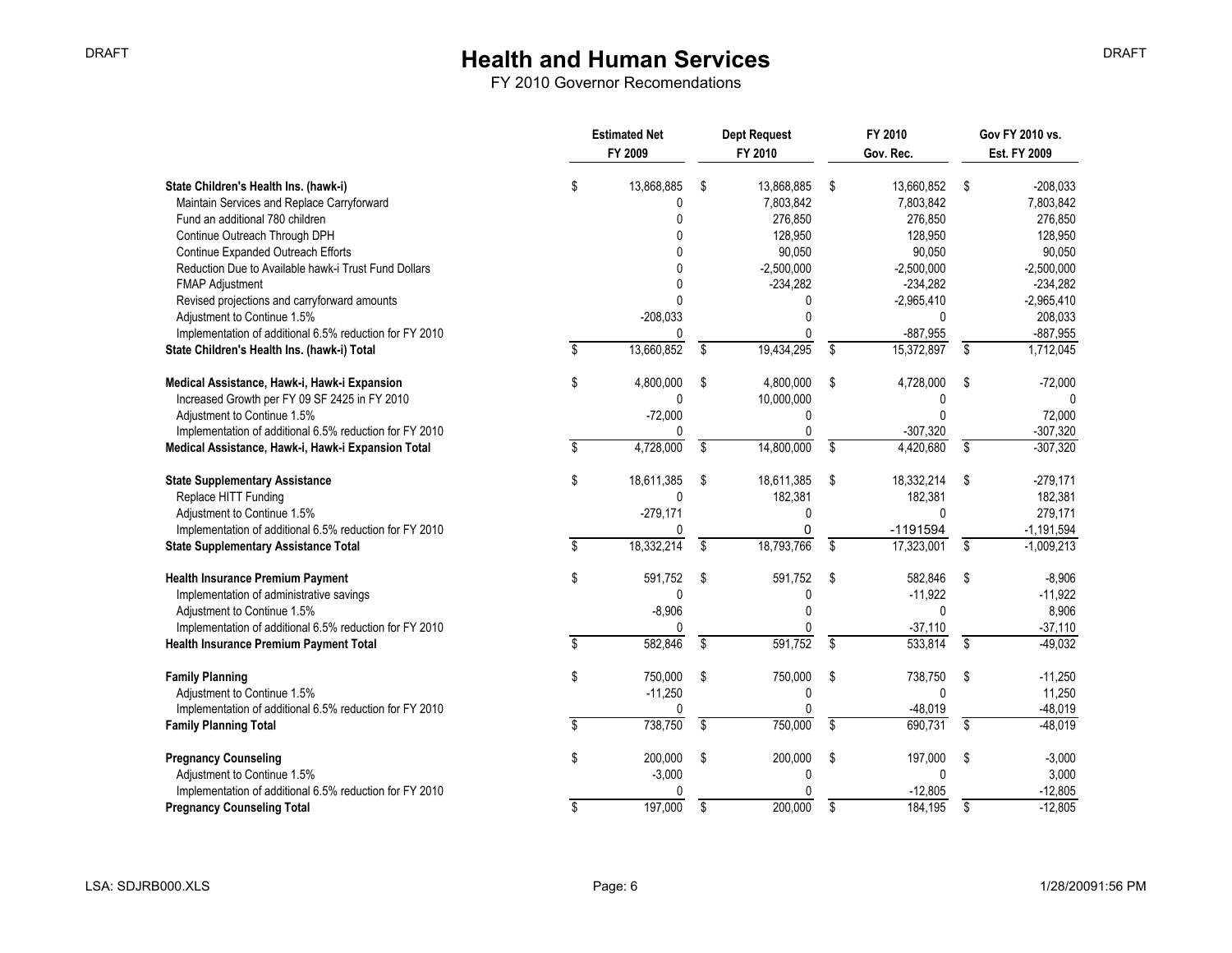|                                                               | <b>Estimated Net</b><br>FY 2009 |    | <b>Dept Request</b><br>FY 2010 |    | FY 2010<br>Gov. Rec. |      | Gov FY 2010 vs.<br>Est. FY 2009 |  |
|---------------------------------------------------------------|---------------------------------|----|--------------------------------|----|----------------------|------|---------------------------------|--|
| <b>Medical Services Total</b>                                 | 697,495,059                     | S. | 800,666,378                    | S  | 935,965,452          | S    | 238,470,393                     |  |
| <b>Child and Family Services</b>                              |                                 |    |                                |    |                      |      |                                 |  |
| <b>Child Care Assistance</b>                                  | \$<br>41,345,381                | \$ | 41,345,381                     | \$ | 40,483,732           | - \$ | $-861,649$                      |  |
| Annual Caseload Growth                                        |                                 |    | 4,796,682                      |    | 1,135,646            |      | 1,135,646                       |  |
| Annualize FY 2009 Provider Rate Increase                      |                                 |    | 523,034                        |    |                      |      |                                 |  |
| Maintain QRS Services at FY 09 Level                          |                                 |    | 143,582                        |    |                      |      |                                 |  |
| Move Postage and Forms Printing to Central Office from Local  |                                 |    | 175,000                        |    |                      |      |                                 |  |
| Reduction due to TANF funding increase                        |                                 |    | $-445,000$                     |    | $-445,000$           |      | $-445,000$                      |  |
| Elimination of One-Time Grant for Exceptional Children Entity |                                 |    | $-350,000$                     |    | $-350,000$           |      | $-350,000$                      |  |
| <b>Reduce QRS Costs</b>                                       |                                 |    | $-161,471$                     |    | $-161,471$           |      | $-161,471$                      |  |
| <b>FMAP Adjustment</b>                                        |                                 |    | $-179,175$                     |    | $-179,175$           |      | $-179,175$                      |  |
| Replace funding from Child Care Tax Credit Fund               |                                 |    |                                |    | 2,600,000            |      | 2,600,000                       |  |
| Adjustment to Continue 1.5%                                   | $-861,649$                      |    |                                |    | $\Omega$             |      | 861,649                         |  |
| Implementation of additional 6.5% reduction for FY 2010       |                                 |    |                                |    | $-2,631,443$         |      | $-2,631,443$                    |  |
| <b>Child Care Assistance Total</b>                            | \$<br>40,483,732                | \$ | 45,848,033                     | \$ | 40,452,289           | \$   | $-31,443$                       |  |
| <b>Toledo Juvenile Home</b>                                   | \$<br>7,867,940                 | \$ | 7,867,940                      | \$ | 7,749,750            | \$   | $-118,190$                      |  |
| Increased Costs Food/Pharm./Transportation/Utilities          |                                 |    | 80,692                         |    |                      |      |                                 |  |
| Inflation                                                     |                                 |    | 38,933                         |    |                      |      |                                 |  |
| <b>Two Custodial Positions</b>                                |                                 |    | 65,000                         |    |                      |      |                                 |  |
| Implementation of administrative savings                      |                                 |    |                                |    | $-158,476$           |      | $-158,476$                      |  |
| Adjustment to Continue 1.5%                                   | $-118,190$                      |    |                                |    |                      |      | 118,190                         |  |
| Implementation of additional 6.5% reduction for FY 2010       | U                               |    |                                |    | -493,433             |      | $-493,433$                      |  |
| <b>Toledo Juvenile Home Total</b>                             | \$<br>7,749,750                 | \$ | 8,052,565                      | \$ | 7,097,841            | \$   | $-651,909$                      |  |
| <b>Eldora Training School</b>                                 | \$<br>12,484,549                | \$ | 12,484,549                     | \$ | 12,296,550           | - \$ | $-187,999$                      |  |
| Increased Costs Food/Pharm./Transportation/Utilities          |                                 |    | 70,500                         |    |                      |      |                                 |  |
| Inflation                                                     |                                 |    | 81.862                         |    |                      |      |                                 |  |
| Implementation of administrative savings                      |                                 |    | N                              |    | $-251,463$           |      | $-251,463$                      |  |
| Adjustment to Continue 1.5%                                   | $-187,999$                      |    |                                |    |                      |      | 187,999                         |  |
| Implementation of additional 6.5% reduction for FY 2010       |                                 |    |                                |    | $-782.931$           |      | -782.931                        |  |
| <b>Eldora Training School Total</b>                           | \$<br>12.296.550                | \$ | 12,636,911                     | \$ | 11,262,156           | \$   | $-1,034,394$                    |  |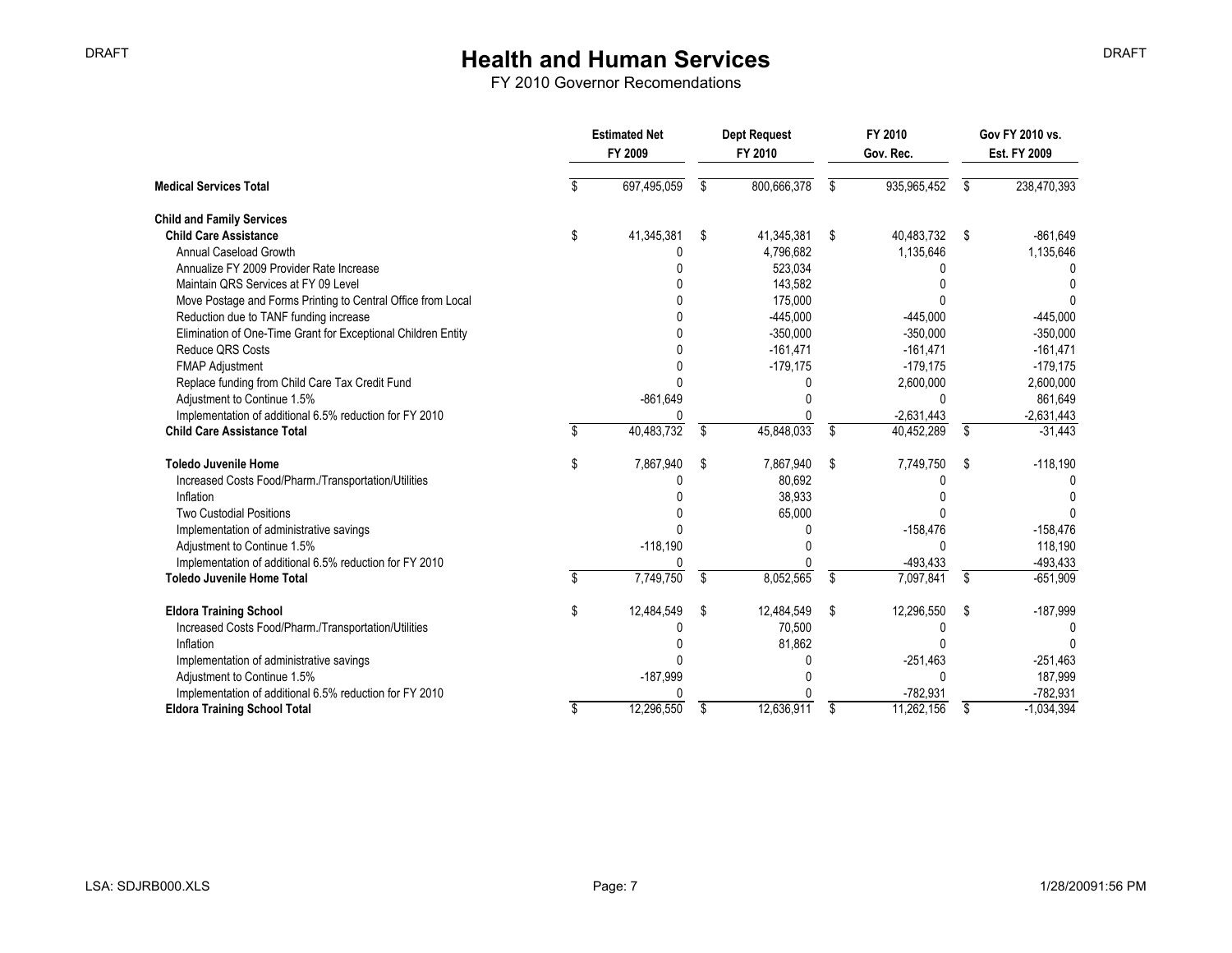FY 2010 Governor Recomendations

|                                                         | <b>Estimated Net</b> |              | <b>Dept Request</b> |                         | FY 2010      |                         | Gov FY 2010 vs. |
|---------------------------------------------------------|----------------------|--------------|---------------------|-------------------------|--------------|-------------------------|-----------------|
|                                                         |                      | FY 2009      | FY 2010             |                         | Gov. Rec.    |                         | Est. FY 2009    |
| <b>Child Welfare</b>                                    | \$                   | 90,326,628   | \$<br>90,326,628    | \$                      | 88,971,729   | \$                      | $-1,354,899$    |
| From HITT General Child Welfare                         |                      | 0            | 3,761,677           |                         | 3,761,677    |                         | 3,761,677       |
| (Four Oaks Autism Grant                                 |                      | 0            | 25,000              |                         | 25,000       |                         | 25,000          |
| Foster Care Recovery Fund Adjustment                    |                      | 0            | 465,000             |                         | 465,000      |                         | 465,000         |
| Restore Decat Funding from FY 2008                      |                      | 0            | 1,805,000           |                         | 1,805,000    |                         | 1,805,000       |
| Child Welfare Provider Training                         |                      | 0            | 250,000             |                         | $\Omega$     |                         |                 |
| Foster and Adoptive Family Peer Support                 |                      | 0            | 406,391             |                         | $\Omega$     |                         | 0               |
| Title IVE Eligibility and FMAP Adjustment               |                      | 0            | $-98,008$           |                         | $-98,008$    |                         | $-98,008$       |
| Maintain Foster Care at 65% of USDA                     |                      | 0            | 1,509,900           |                         | 1,509,900    |                         | 1,509,900       |
| Maintain PALS at 65% of USDA                            |                      | 0            | 50,708              |                         | 50,708       |                         | 50,708          |
| Status Quo Funding 247 Youth                            |                      | 0            | 1,755,311           |                         | <sup>0</sup> |                         | 0               |
| Transfer SAMHSA Grant to Mental Health                  |                      | $\Omega$     | $-300,000$          |                         |              |                         | $\Omega$        |
| Autism Aspergers Pilot Project                          |                      | 0            | $-25,000$           |                         | $-25,000$    |                         | $-25,000$       |
| Notwithstand Family Foster Care at 65% of USDA          |                      | 0            | $-1,509,900$        |                         | $-1,509,900$ |                         | $-1,509,900$    |
| Notwithstand PALS at 65% of USDA                        |                      | 0            | $-50,708$           |                         | $-50,708$    |                         | $-50,708$       |
| Eliminate Multidimensional Treatment Pilot Projects     |                      | 0            | $-205,030$          |                         | $-205,030$   |                         | $-205,030$      |
| Eliminate Diversion and Mediation Pilot Projects        |                      | 0            | $-153,964$          |                         | $-153,964$   |                         | $-153,964$      |
| Adjustment to Continue 1.5%                             |                      | $-1,354,899$ | 0                   |                         | $\mathbf{0}$ |                         | 1,354,899       |
| Implementation of additional 6.5% reduction for FY 2010 |                      | 0            | 0                   |                         | $-5,783,162$ |                         | $-5,783,162$    |
| Replace Reduction of additional 6.5%                    |                      | $\mathbf{0}$ | O                   |                         | 5,783,162    |                         | 5,783,162       |
| <b>Child Welfare Total</b>                              | \$                   | 88,971,729   | \$<br>98,013,005    | \$                      | 94,546,404   | \$                      | 5,574,675       |
|                                                         |                      |              |                     |                         |              |                         |                 |
| <b>Adoption Subsidy</b>                                 | \$                   | 34,168,872   | \$<br>34,168,872    | \$                      | 33,656,339   | \$                      | $-512,533$      |
| Fund Supplemental from FY 2009 in FY 2010               |                      | 0            | 1,382,019           |                         | 1,382,019    |                         | 1,382,019       |
| Increased Growth                                        |                      | 0            | 2,054,689           |                         | 2,054,689    |                         | 2,054,689       |
| Maintain Adoption Subsidy at 65% of USDA                |                      | 0            | 719,749             |                         | 719,749      |                         | 719,749         |
| <b>FMAP Adjustment</b>                                  |                      | 0            | -437,589            |                         | -437,589     |                         | $-437,589$      |
| Notwithstand Adoption Subsidy at 65% of USDA            |                      | U            | $-719,749$          |                         | $-719,749$   |                         | $-719,749$      |
| Adjustment to Continue 1.5%                             |                      | $-512,533$   | 0                   |                         | 0            |                         | 512,533         |
| Implementation of additional 6.5% reduction for FY 2010 |                      | 0            | 0                   |                         | $-2,187,662$ |                         | $-2,187,662$    |
| Replace Reduction of additional 6.5%                    |                      | 0            | 0                   |                         | 2,187,662    |                         | 2,187,662       |
| <b>Adoption Subsidy Total</b>                           | \$                   | 33,656,339   | \$<br>37, 167, 991  | \$                      | 36,655,458   | \$                      | 2,999,119       |
|                                                         |                      |              |                     |                         |              |                         |                 |
| <b>Family Support Subsidy</b>                           | \$                   | 1,936,434    | \$<br>1,936,434     | \$                      | 1,907,312    | - \$                    | $-29,122$       |
| Eliminate Children-At-Home Program                      |                      | 0            | $-433,212$          |                         | $-433,212$   |                         | $-433,212$      |
| Reduce Family Support Subsidy Waiting List              |                      | 0            | 433,212             |                         | 433,212      |                         | 433,212         |
| Adjustment to Continue 1.5%                             |                      | $-29,122$    | 0                   |                         | $\Omega$     |                         | 29,122          |
| Implementation of additional 6.5% reduction for FY 2010 |                      | 0            | 0                   |                         | $-123,975$   |                         | $-123,975$      |
| <b>Family Support Subsidy Total</b>                     | \$                   | 1,907,312    | \$<br>1,936,434     | $\overline{\mathbf{s}}$ | 1,783,337    | $\overline{\mathsf{s}}$ | $-123,975$      |
| <b>Child and Family Services Total</b>                  | \$                   | 185,065,412  | \$<br>203,654,939   | \$                      | 191,797,485  | \$                      | 6,732,073       |

DRAFT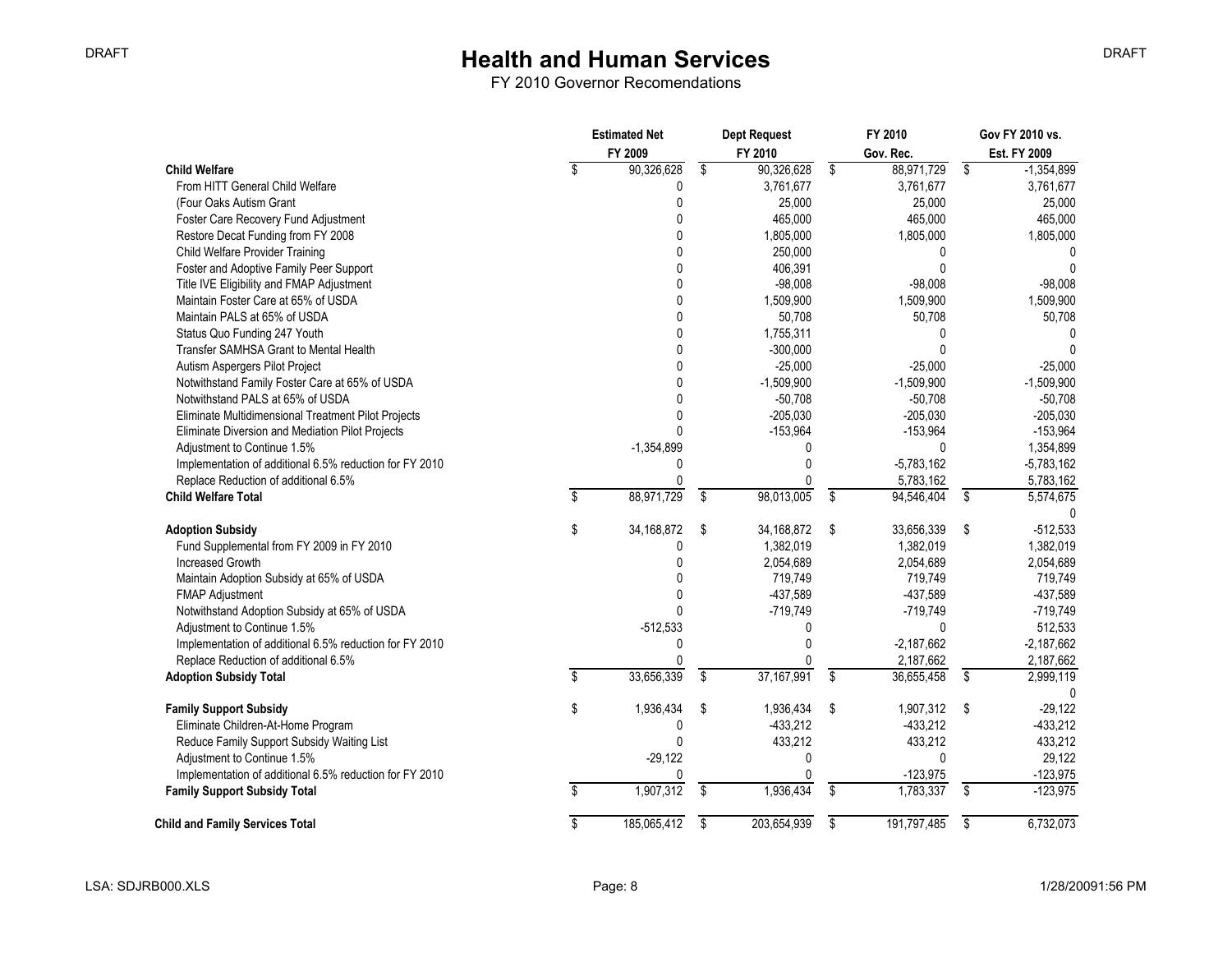|                                                                                         | <b>Estimated Net</b><br>FY 2009 |                         | <b>Dept Request</b><br>FY 2010 |                         | FY 2010<br>Gov. Rec.     | Gov FY 2010 vs.<br><b>Est. FY 2009</b> |  |
|-----------------------------------------------------------------------------------------|---------------------------------|-------------------------|--------------------------------|-------------------------|--------------------------|----------------------------------------|--|
|                                                                                         |                                 |                         |                                |                         |                          |                                        |  |
| MH/MR/DD/BI                                                                             | \$<br>6,948,904                 |                         | 6,948,904                      |                         | 6,841,722                | $-107,182$                             |  |
| <b>Civil Commit. Unit for Sex Offenders</b><br>Inflation                                | 0                               | \$                      | 177,181                        | \$                      | 0                        | \$                                     |  |
| 8 Additional Clients                                                                    | n                               |                         | 662,000                        |                         | 662,000                  | 662,000                                |  |
| Implementation of administrative savings                                                | U                               |                         | n                              |                         | $-139,964$               | $-139,964$                             |  |
| Adjustment to Continue 1.5%                                                             | $-107,182$                      |                         | O                              |                         | 0                        | 107,182                                |  |
| Implementation of additional 6.5% reduction for FY 2010                                 | 0                               |                         | $\Omega$                       |                         | -435,614                 | $-435,614$                             |  |
| Civil Commit. Unit for Sex Offenders Total                                              | 6,841,722                       | \$                      | 7,788,085                      | \$                      | 6,928,144                | \$<br>86,422                           |  |
| <b>Cherokee MHI</b>                                                                     | \$<br>6,331,818                 | \$                      | 6,331,818                      | \$                      | 6,236,820                | \$<br>$-94,998$                        |  |
| Increased Costs Food/Pharm./Transportation/Utilities                                    | 0                               |                         | 172,135                        |                         | $\Omega$                 |                                        |  |
| Inflation                                                                               |                                 |                         | 62,778                         |                         | U                        |                                        |  |
| Implementation of administrative savings                                                | U                               |                         | $\Omega$                       |                         | $-127,535$               | $-127,535$                             |  |
| Adjustment to Continue 1.5%                                                             | $-94,998$                       |                         | $\Omega$                       |                         | $\mathbf{0}$             | 94,998                                 |  |
| Implementation of additional 6.5% reduction for FY 2010                                 | U                               |                         | $\Omega$                       |                         | $-397,104$               | $-397,104$                             |  |
| <b>Cherokee MHI Total</b>                                                               | 6,236,820                       | $\overline{\mathbf{s}}$ | 6,566,731                      | $\overline{\mathbf{s}}$ | 5,712,181                | \$<br>$-524,639$                       |  |
| <b>Clarinda MHI</b>                                                                     | \$<br>7,564,925                 | \$                      | 7,564,925                      | \$                      | 7,450,903                | \$<br>$-114,022$                       |  |
| Increased Costs Food/Pharm./Transportation/Utilities                                    | 0                               |                         | 45,400                         |                         | 0                        | $\Omega$                               |  |
| Inflation                                                                               | U                               |                         | 33,063                         |                         | 0                        |                                        |  |
| Implementation of administrative savings                                                |                                 |                         | 0                              |                         | $-152,372$               | $-152,372$                             |  |
| Adjustment to Continue 1.5%                                                             | $-114,022$                      |                         | $\Omega$                       |                         | $\Omega$                 | 114,022                                |  |
| Implementation of additional 6.5% reduction for FY 2010                                 | Ŋ                               |                         |                                |                         | -474,404                 | $-474,404$                             |  |
| <b>Clarinda MHI Total</b>                                                               | 7,450,903                       | \$                      | 7,643,388                      | \$                      | 6,824,127                | \$<br>$-626,776$                       |  |
| <b>Independence MHI</b>                                                                 | \$<br>11,084,903                | \$                      | 11,084,903                     | \$                      | 10,917,129               | \$<br>$-167,774$                       |  |
| Increased Costs Food/Pharm./Transportation/Utilities                                    | 0                               |                         | 154,081                        |                         | 0                        |                                        |  |
| Inflation                                                                               |                                 |                         | 39,617                         |                         | $\Omega$                 |                                        |  |
| <b>FMAP Adjustment</b>                                                                  |                                 |                         | $-12,492$                      |                         | $-12,492$                | $-12,492$                              |  |
| Implementation of administrative savings                                                |                                 |                         | $\Omega$<br>$\Omega$           |                         | $-223,271$               | $-223,271$                             |  |
| Adjustment to Continue 1.5%                                                             | $-167,774$                      |                         |                                |                         | 0                        | 167,774                                |  |
| Implementation of additional 6.5% reduction for FY 2010                                 | \$<br>0<br>10,917,129           | \$                      | 0<br>11,266,109                | \$                      | $-695, 101$<br>9,986,265 | \$<br>$-695, 101$<br>$-930,864$        |  |
| Independence MHI Total                                                                  |                                 |                         |                                |                         |                          |                                        |  |
| Mt Pleasant MHI                                                                         | \$<br>2,097,207                 | \$                      | 2,097,207                      | \$                      | 2,065,250                | \$<br>$-31,957$                        |  |
| Increased Costs Food/Pharm./Transportation/Utilities                                    | 0                               |                         | 42,627                         |                         | 0                        |                                        |  |
| Inflation                                                                               |                                 |                         | 22,488                         |                         |                          |                                        |  |
| <b>FMAP Adjustment</b>                                                                  | U                               |                         | $-4,762$                       |                         | $-4,762$                 | $-4,762$                               |  |
| Implementation of administrative savings                                                |                                 |                         | <sup>0</sup><br>$\Omega$       |                         | $-42,242$                | $-42,242$                              |  |
| Adjustment to Continue 1.5%                                                             | $-31,957$                       |                         | <sup>0</sup>                   |                         | $\mathbf{0}$             | 31,957                                 |  |
| Implementation of additional 6.5% reduction for FY 2010<br><b>Mt Pleasant MHI Total</b> | 0<br>2,065,250                  | \$                      | 2,157,560                      | \$                      | $-131,496$<br>1.886.750  | \$<br>$-131,496$<br>$-178.500$         |  |
|                                                                                         |                                 |                         |                                |                         |                          |                                        |  |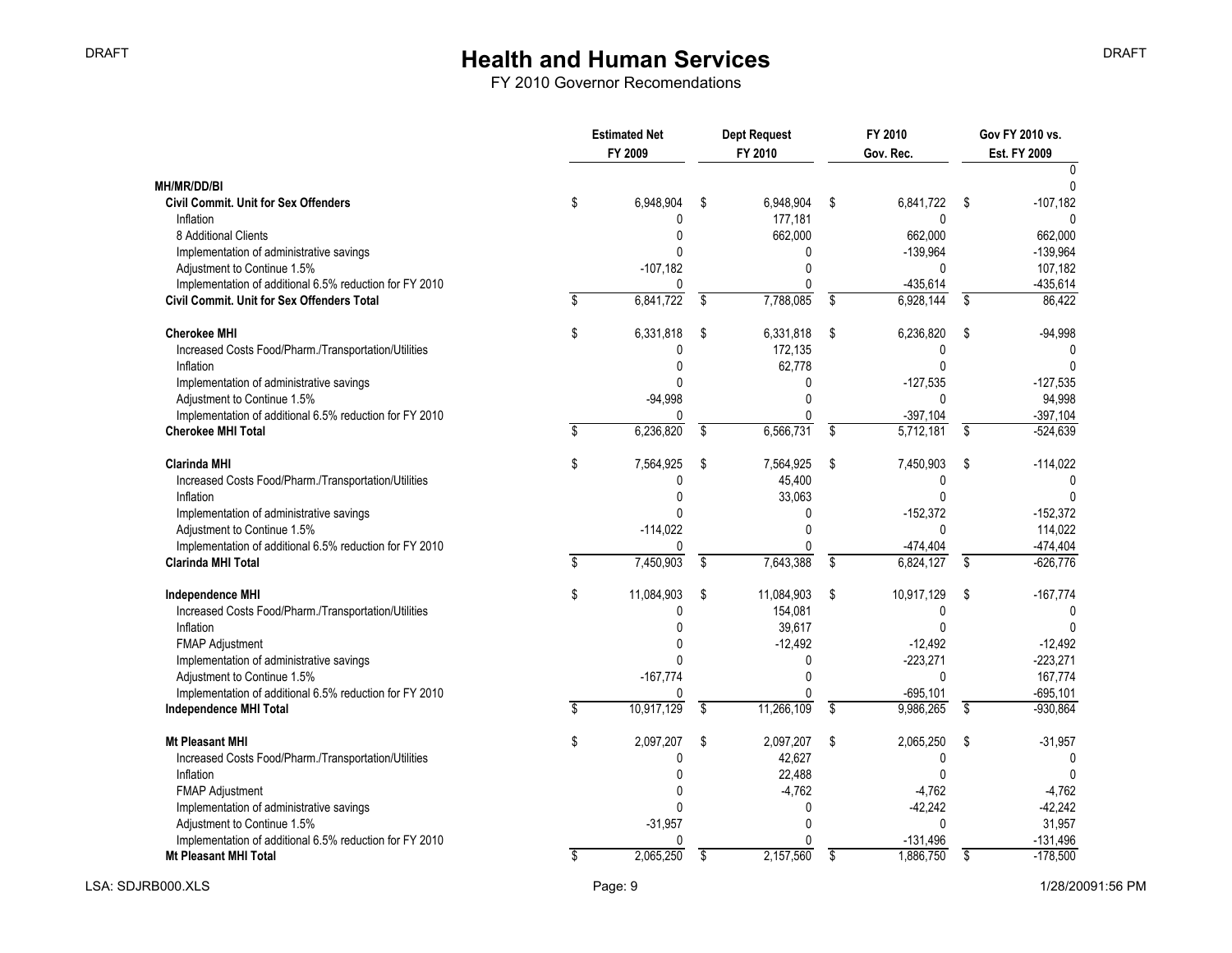|                                                         | <b>Estimated Net</b><br>FY 2009 |    | <b>Dept Request</b><br>FY 2010 | FY 2010<br>Gov. Rec. |                         | Gov FY 2010 vs.<br>Est. FY 2009 |  |
|---------------------------------------------------------|---------------------------------|----|--------------------------------|----------------------|-------------------------|---------------------------------|--|
| <b>Glenwood Resource Center</b>                         | \$<br>19,604,004                | \$ | 19,604,004                     | \$<br>19,298,627     | \$                      | $-305,377$                      |  |
| Increased Costs Food/Pharm./Transportation/Utilities    | Ŋ                               |    | 97,092                         |                      |                         |                                 |  |
| Inflation                                               |                                 |    | 49,907                         |                      |                         |                                 |  |
| <b>FMAP Adjustment</b>                                  |                                 |    | $-388,311$                     | $-388,311$           |                         | $-388,311$                      |  |
| Reduction to Reconcile Salary Adjustment                |                                 |    | $-1,561,045$                   | O                    |                         |                                 |  |
| Replace Revenue from Transitioning People to Comm.      |                                 |    | 597,373                        |                      |                         |                                 |  |
| Implementation of administrative savings                |                                 |    |                                | $-394,863$           |                         | $-394,863$                      |  |
| Adjustment to Continue 1.5%                             | $-305,377$                      |    |                                | $\Omega$             |                         | 305,377                         |  |
| Implementation of additional 6.5% reduction for FY 2010 |                                 |    |                                | $-1,228,745$         |                         | $-1,228,745$                    |  |
| Replace Reduction of additional 6.5%                    | U                               |    |                                | 1,228,745            |                         | 1,228,745                       |  |
| <b>Glenwood Resource Center Total</b>                   | 19,298,627                      | \$ | 18,399,020                     | \$<br>18,515,453     | \$                      | $-783,174$                      |  |
| <b>Woodward Resource Center</b>                         | \$<br>13,032,788                | \$ | 13,032,788                     | \$<br>12,824,232     | \$                      | $-208,556$                      |  |
| Increased Costs Food/Pharm./Transportation/Utilities    | U                               |    | 54,455                         |                      |                         |                                 |  |
| Inflation                                               |                                 |    | 57,158                         |                      |                         |                                 |  |
| <b>FMAP Adjustment</b>                                  |                                 |    | $-260.907$                     | $-260,907$           |                         | $-260,907$                      |  |
| Reduction to Reconcile Salary Adjustment                |                                 |    | $-1,102,373$                   |                      |                         |                                 |  |
| Replace Revenue from Transitioning People to Comm.      |                                 |    | 613,274                        |                      |                         |                                 |  |
| Implementation of administrative savings                |                                 |    |                                | $-262,506$           |                         | $-262,506$                      |  |
| Adjustment to Continue 1.5%                             | $-208,556$                      |    |                                | $\Omega$             |                         | 208,556                         |  |
| Implementation of additional 6.5% reduction for FY 2010 | U                               |    |                                | $-816,512$           |                         | $-816,512$                      |  |
| <b>Woodward Resource Center Total</b>                   | 12,824,232                      | \$ | 12,394,395                     | \$<br>11,484,307     | \$                      | $-1,339,925$                    |  |
| <b>Conners Training</b>                                 | \$<br>42,623                    | S  | 42,623                         | \$<br>41,984         | \$                      | $-639$                          |  |
| Adjustment to Continue 1.5%                             | $-639$                          |    | 0                              | 0                    |                         | 639                             |  |
| Implementation of additional 6.5% reduction for FY 2010 | 0                               |    |                                | $-2,729$             |                         | $-2,729$                        |  |
| <b>Conners Training Total</b>                           | 41,984                          | \$ | 42,623                         | \$<br>39,255         | \$                      | $-2,729$                        |  |
| <b>MI/MR/DD State Cases</b>                             | \$<br>13,067,178                | \$ | 13,067,178                     | \$<br>12,863,806     | \$                      | $-203,372$                      |  |
| Adjustment to Continue 1.5%                             | $-203,372$                      |    | <sup>0</sup>                   | $\Omega$             |                         | 203,372                         |  |
| Implementation of additional 6.5% reduction for FY 2010 | 0                               |    |                                | $-836, 147$          |                         | $-836, 147$                     |  |
| <b>MI/MR/DD State Cases Total</b>                       | 12,863,806                      | \$ | 13,067,178                     | \$<br>12,027,659     | $\overline{\mathbf{s}}$ | $-836, 147$                     |  |
| <b>MH/DD Community Services</b>                         | \$<br>18,017,890                | \$ | 18,017,890                     | \$<br>17,745,572     | \$                      | $-272,318$                      |  |
| Adjustment to Continue 1.5%                             | $-272,318$                      |    | 0                              | $\mathbf{0}$         |                         | 272,318                         |  |
| Implementation of additional 6.5% reduction for FY 2010 |                                 |    |                                | $-1, 153, 462$       |                         | $-1,153,462$                    |  |
| <b>MH/DD Community Services Total</b>                   | \$<br>17,745,572                | \$ | 18,017,890                     | \$<br>16,592,110     | \$                      | $-1,153,462$                    |  |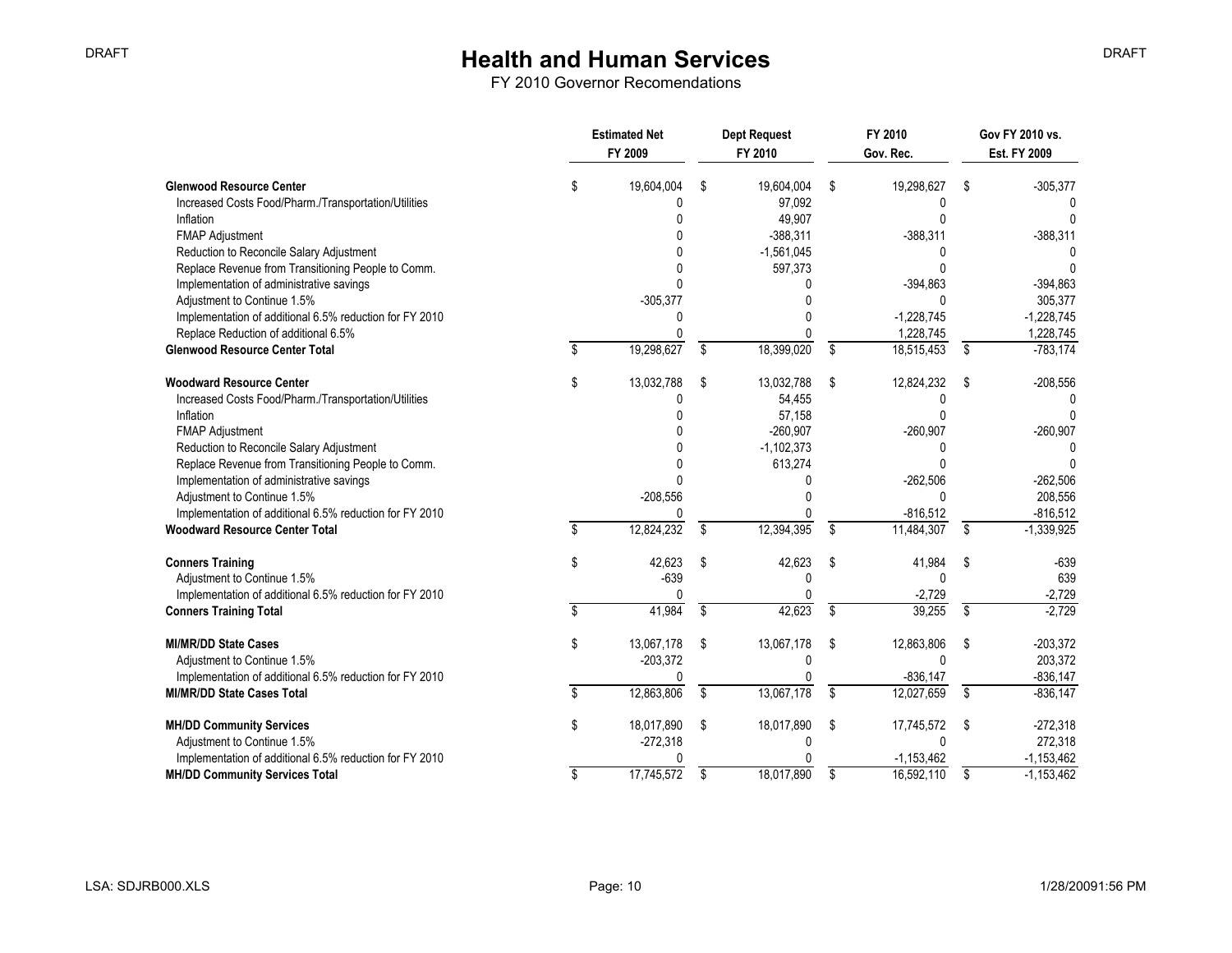|                                                         | <b>Estimated Net</b><br>FY 2009 | <b>Dept Request</b><br>FY 2010 |    | FY 2010<br>Gov. Rec. |                         | Gov FY 2010 vs.<br>Est. FY 2009 |
|---------------------------------------------------------|---------------------------------|--------------------------------|----|----------------------|-------------------------|---------------------------------|
| <b>MH/DD Growth Factor</b>                              | 54,081,310                      | \$<br>54,081,310               | \$ | 53,270,090           | $\overline{\mathsf{s}}$ | $-811,220$                      |
| Increased MH/DD Growth Factor per FY 09 SF 2432         | U                               | 8,275,660                      |    | 0                    |                         |                                 |
| Replace One-Time Funding for Risk Pool                  |                                 | 1,000,000                      |    |                      |                         | <sup>0</sup>                    |
| Replace HITT Funding (POS Providers)                    |                                 | 146,750                        |    | 146,750              |                         | 146,750                         |
| Adjustment to Continue 1.5%                             | $-811,220$                      |                                |    | $\Omega$             |                         | 811,220                         |
| Implementation of additional 6.5% reduction for FY 2010 |                                 | U                              |    | $-3,462,556$         |                         | $-3,462,556$                    |
| Move Health Care Trust Funding to General Fund          |                                 |                                |    | 6,902,735            |                         | 6,902,735                       |
| <b>MH/DD Growth Factor Total</b>                        | 53,270,090                      | \$<br>63,503,720               | \$ | 56,857,019           | \$                      | 3,586,929                       |
| <b>State Mental Health Systems</b>                      |                                 |                                |    |                      |                         |                                 |
| Emergency Mental Health Safety Net                      | \$                              | \$<br>1,500,000                | \$ | 0                    | \$                      |                                 |
| Annualize Emergency Mental Health Safety Net            |                                 | 1,500,000                      |    |                      |                         |                                 |
| Children's Mental Health Initiative                     |                                 | 500,000                        |    |                      |                         |                                 |
| Annualize Children's Mental Health Initiative           | U                               | 500,000                        |    |                      |                         |                                 |
| State Match for federal SAMSHA Grant                    |                                 | 450,000                        |    |                      |                         |                                 |
| <b>State Mental Health Systems Total</b>                | $\mathbf{0}$                    | \$<br>4,450,000                | \$ | $\overline{0}$       | \$                      |                                 |
| MH/MR/DD/BI Total                                       | 149,556,135                     | \$<br>165,296,699              | S  | 146,853,270          | \$                      | $-2,702,865$                    |
|                                                         |                                 |                                |    |                      |                         |                                 |
| <b>Managing and Delivering Services</b>                 |                                 |                                |    |                      |                         | n                               |
| <b>General Administration</b>                           | \$<br>17,470,334                | \$<br>17,470,334               | \$ | 17,200,246           | \$                      | $-270,088$                      |
| <b>Enterprise Technology</b>                            |                                 | 41,404                         |    |                      |                         |                                 |
| <b>IT Costs</b>                                         |                                 | 41,404                         |    |                      |                         |                                 |
| Transfer of General Admin Dollars from HITT             |                                 | 274,000                        |    | 274,000              |                         | 274,000                         |
| Implementation of administrative savings                |                                 | U                              |    | $-351,886$           |                         | $-351,886$                      |
| Adjustment to Continue 1.5%                             | $-270,088$                      |                                |    | $\Omega$             |                         | 270,088                         |
| Implementation of additional 6.5% reduction for FY 2010 |                                 |                                |    | $-1,095,143$         |                         | $-1,095,143$                    |
| <b>General Administration Total</b>                     | 17,200,246                      | \$<br>17,827,142               | \$ | 16,027,217           | $\overline{\mathbf{s}}$ | $-1,173,029$                    |
| <b>Field Operations</b>                                 | \$<br>71,782,744                | \$<br>71,782,744               | \$ | 70,680,435           | \$                      | $-1,102,309$                    |
| Restore Carryforward Funds from FY 2008                 |                                 | 1,500,001                      |    | 1,500,001            |                         | 1,500,001                       |
| Inflation                                               |                                 | 426,193                        |    | 0                    |                         |                                 |
| Maintain Service at FY 2009 Level                       |                                 | 2,640,908                      |    |                      |                         |                                 |
| Implementation of administrative savings                |                                 | U                              |    | $-1,445,844$         |                         | $-1,445,844$                    |
| Adjustment to Continue 1.5%                             | $-1,102,309$                    |                                |    | $\mathbf{0}$         |                         | 1,102,309                       |
| Implementation of additional 6.5% reduction for FY 2010 |                                 |                                |    | $-4,500,248$         |                         | $-4,500,248$                    |
| <b>Field Operations Total</b>                           | \$<br>70,680,435                | \$<br>76,349,846               | \$ | 66,234,344           | \$                      | $-4,446,091$                    |